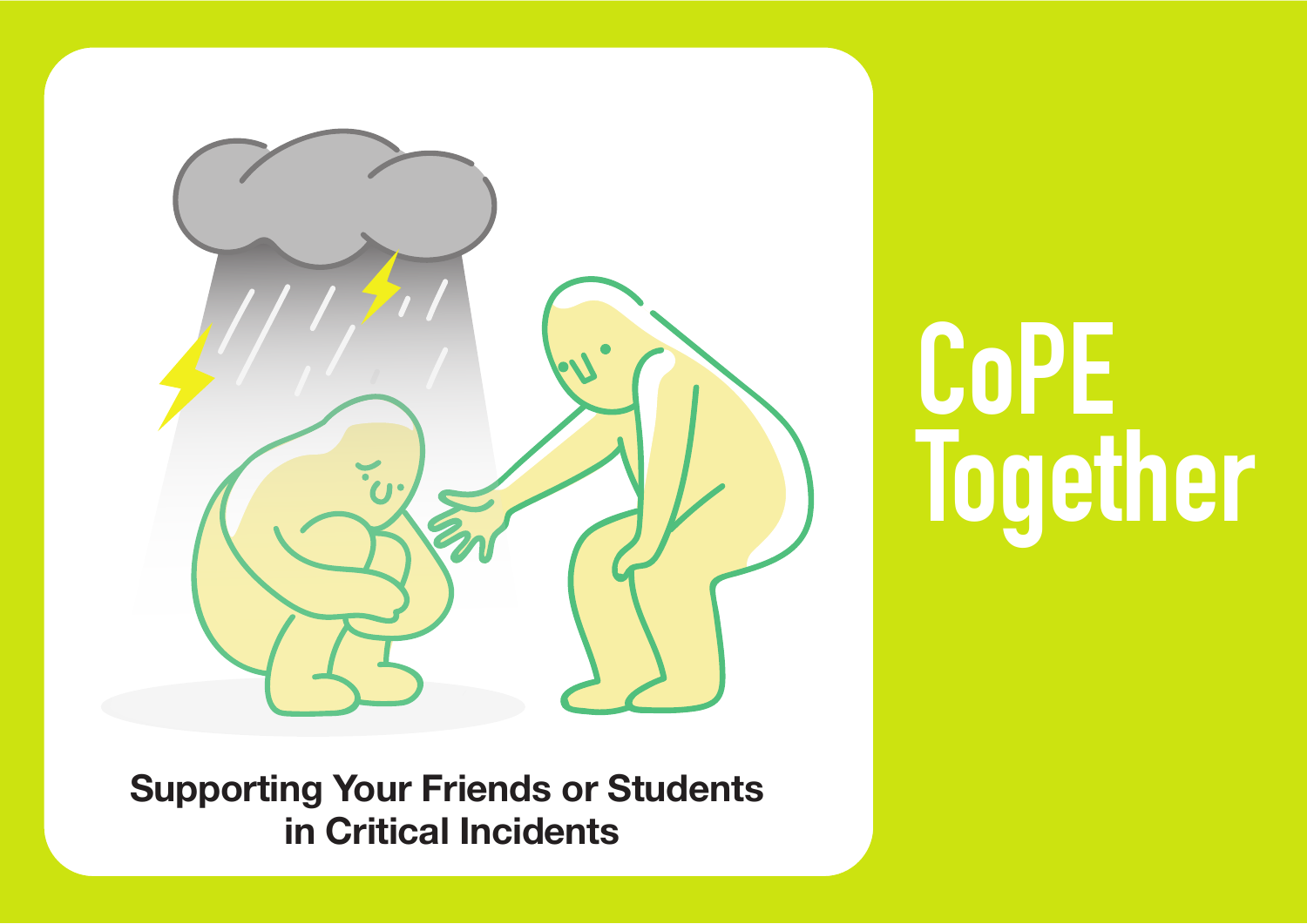

**Experiencing or witnessing a critical incident can be distressing. Having a supportive friend will make the process easier.**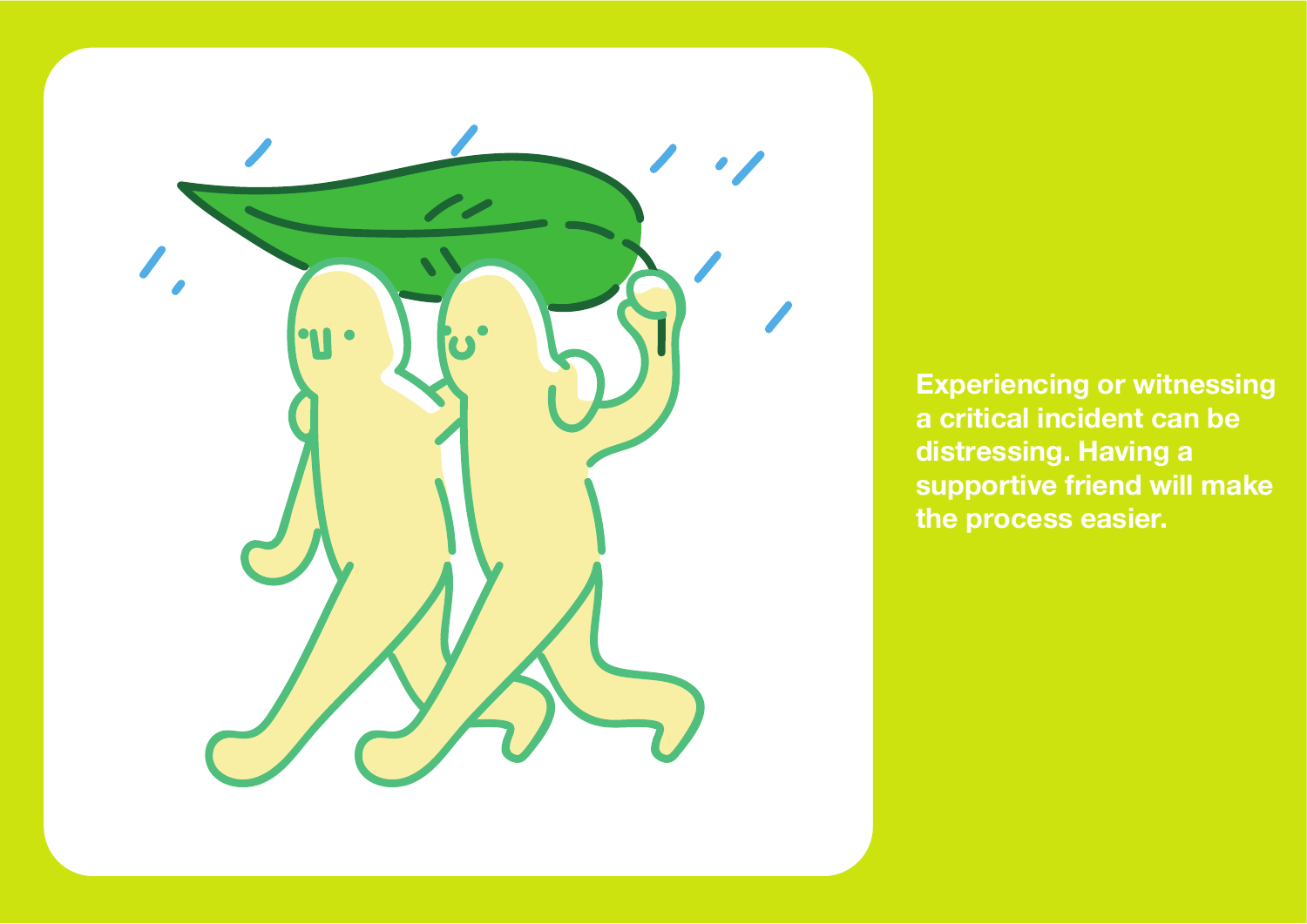

**How to support your friends or students?**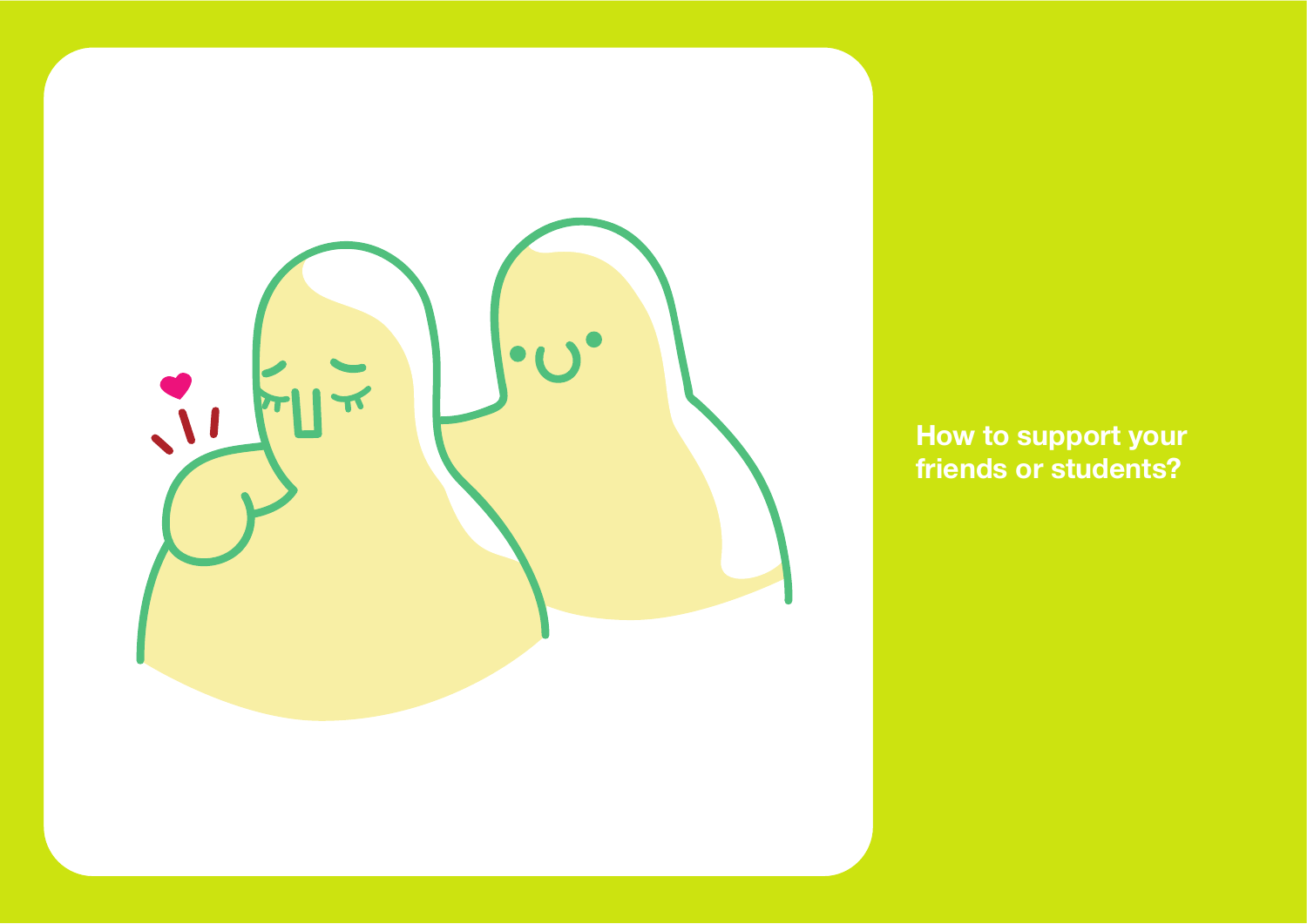

## **Listen and respect**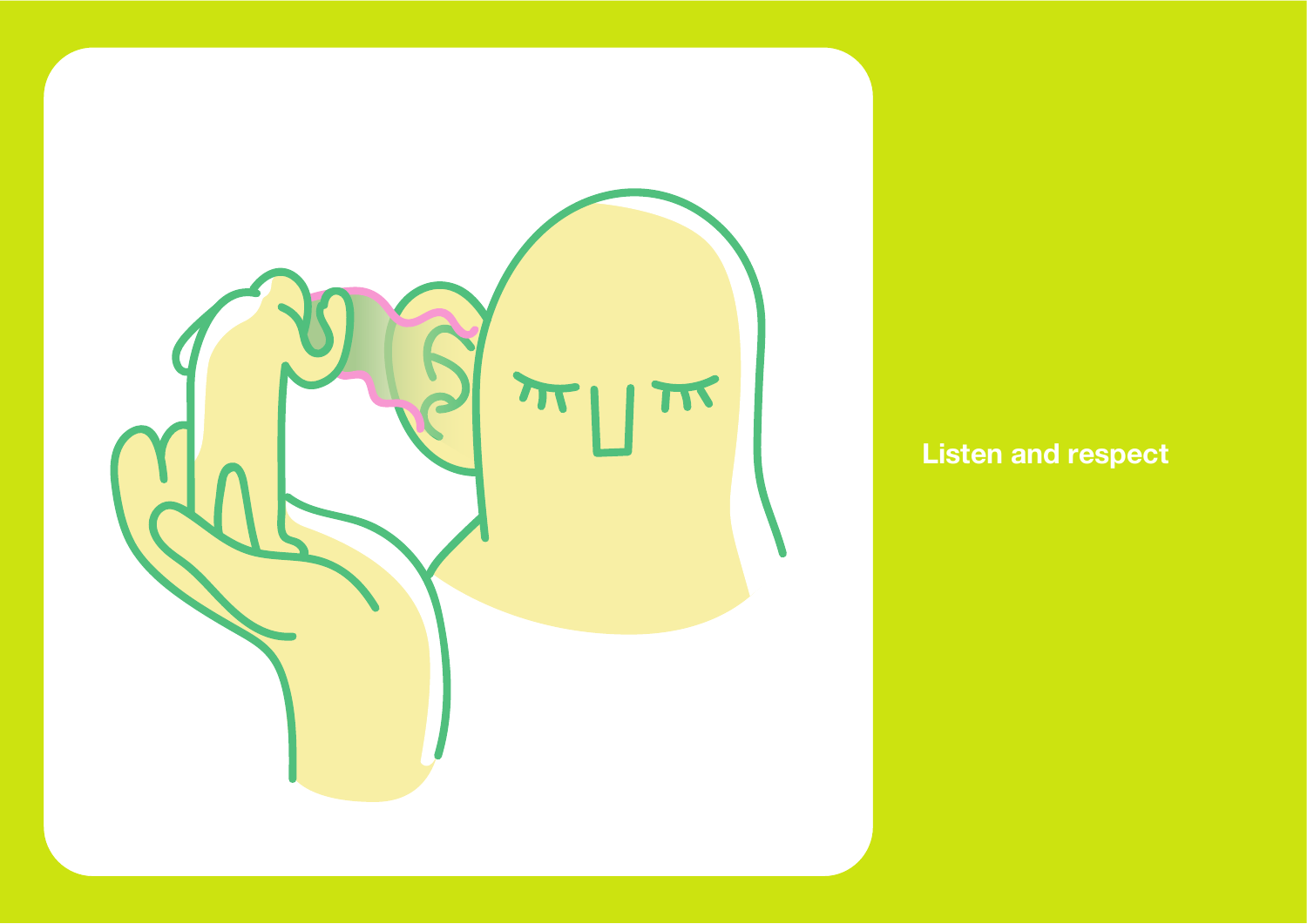

- Try to find a quiet place to **talk**
- **Respect privacy**
- **Do not go into details unless they are ready to do so**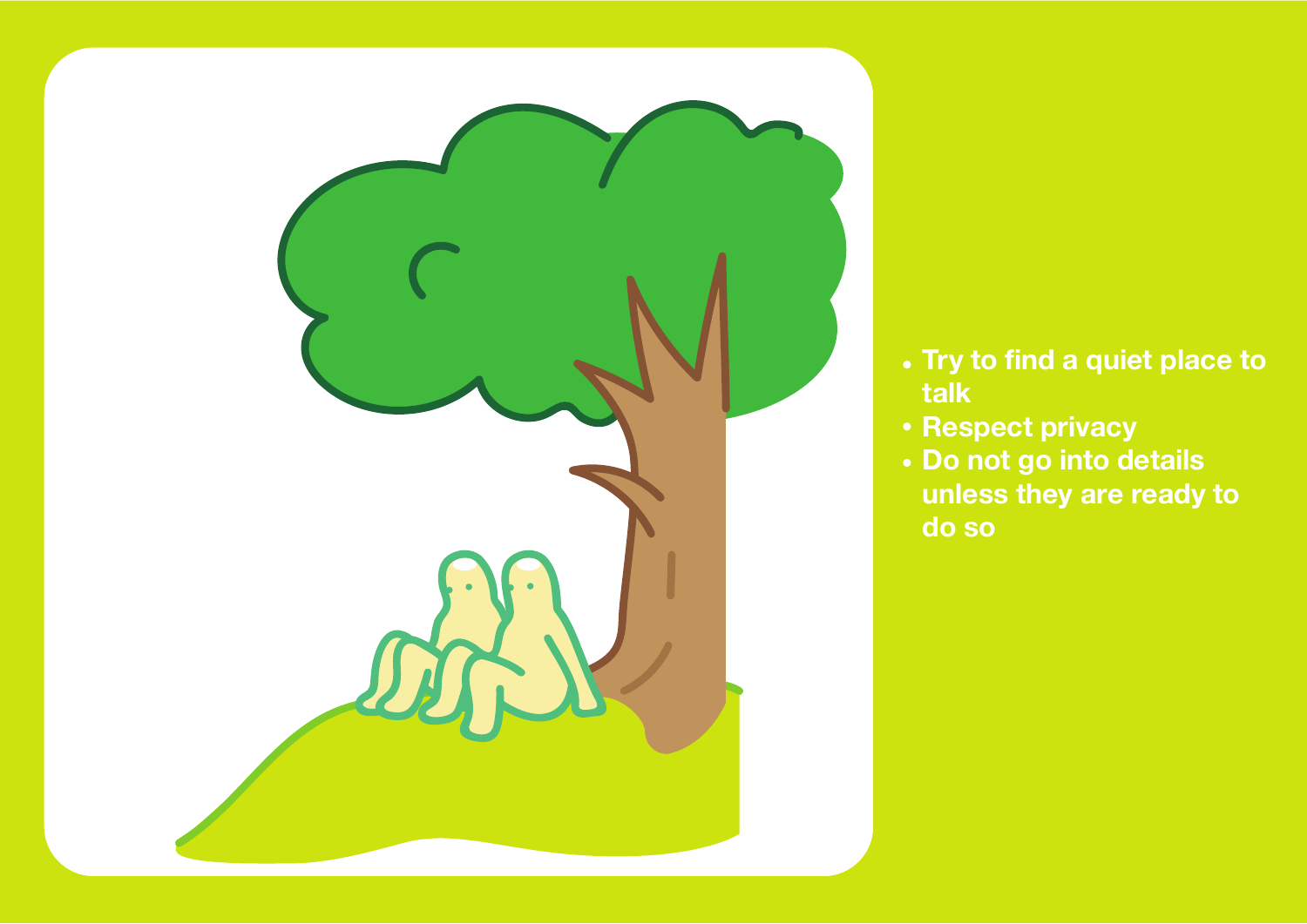

- **Keep an open mind and respect different points of view**
- **Try to understand their feelings and thoughts**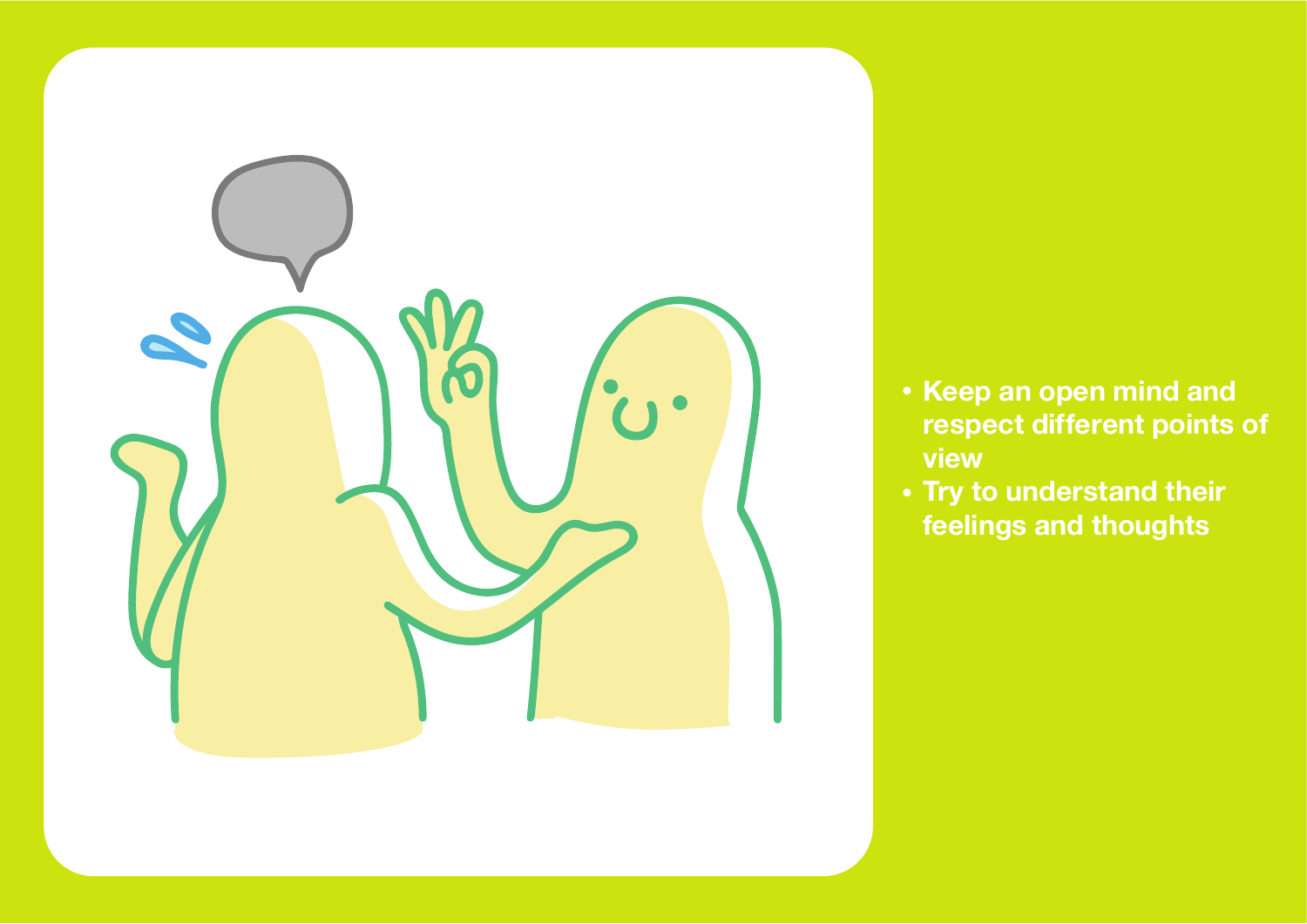

**Acknowledge their strengths and the steps they have taken to help themselves and others**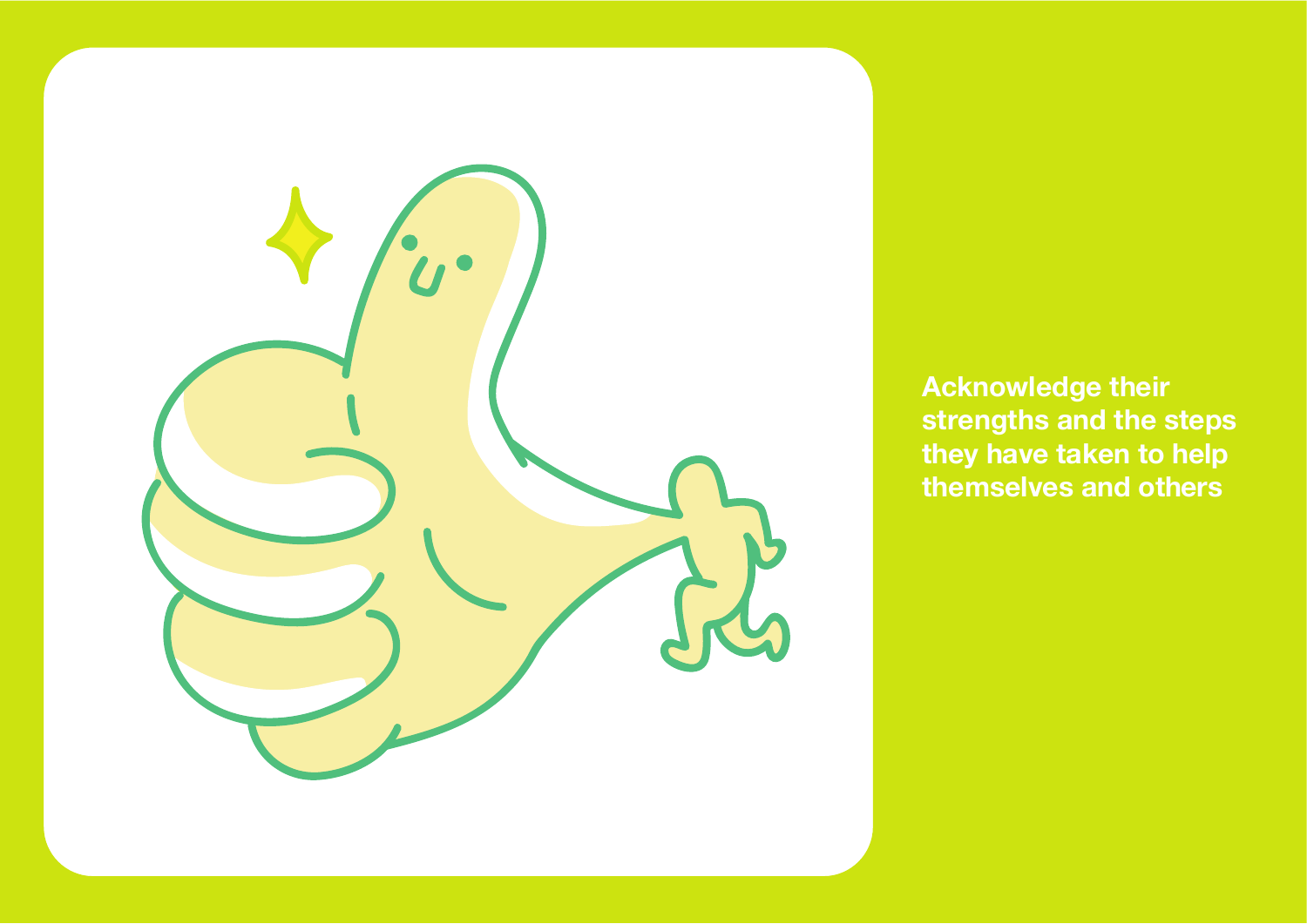

## **Identify practical needs**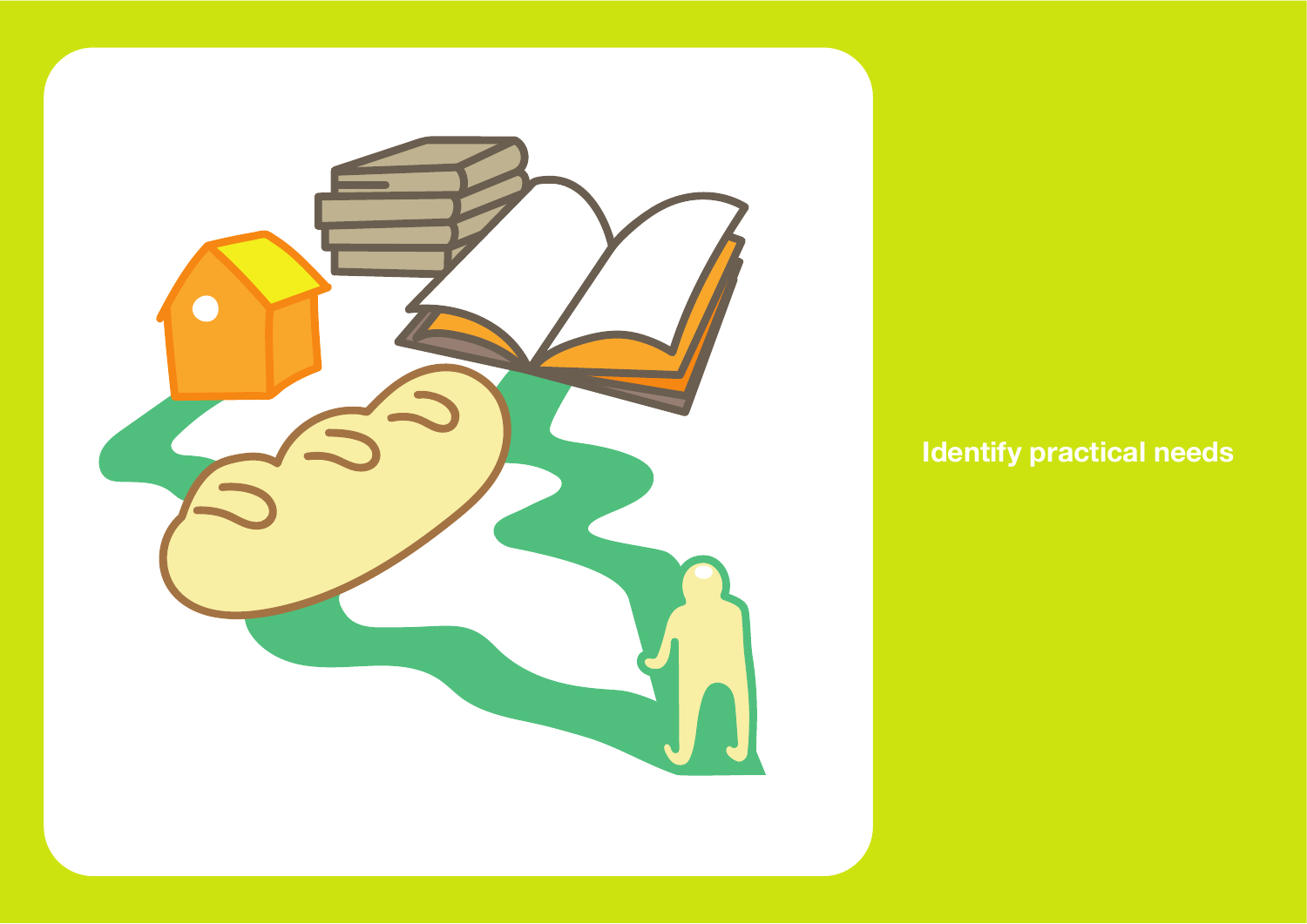

- **What are their concerns and worries? (Health, study, family?)**
- **Encourage them to take care of their safety and psychological well-being**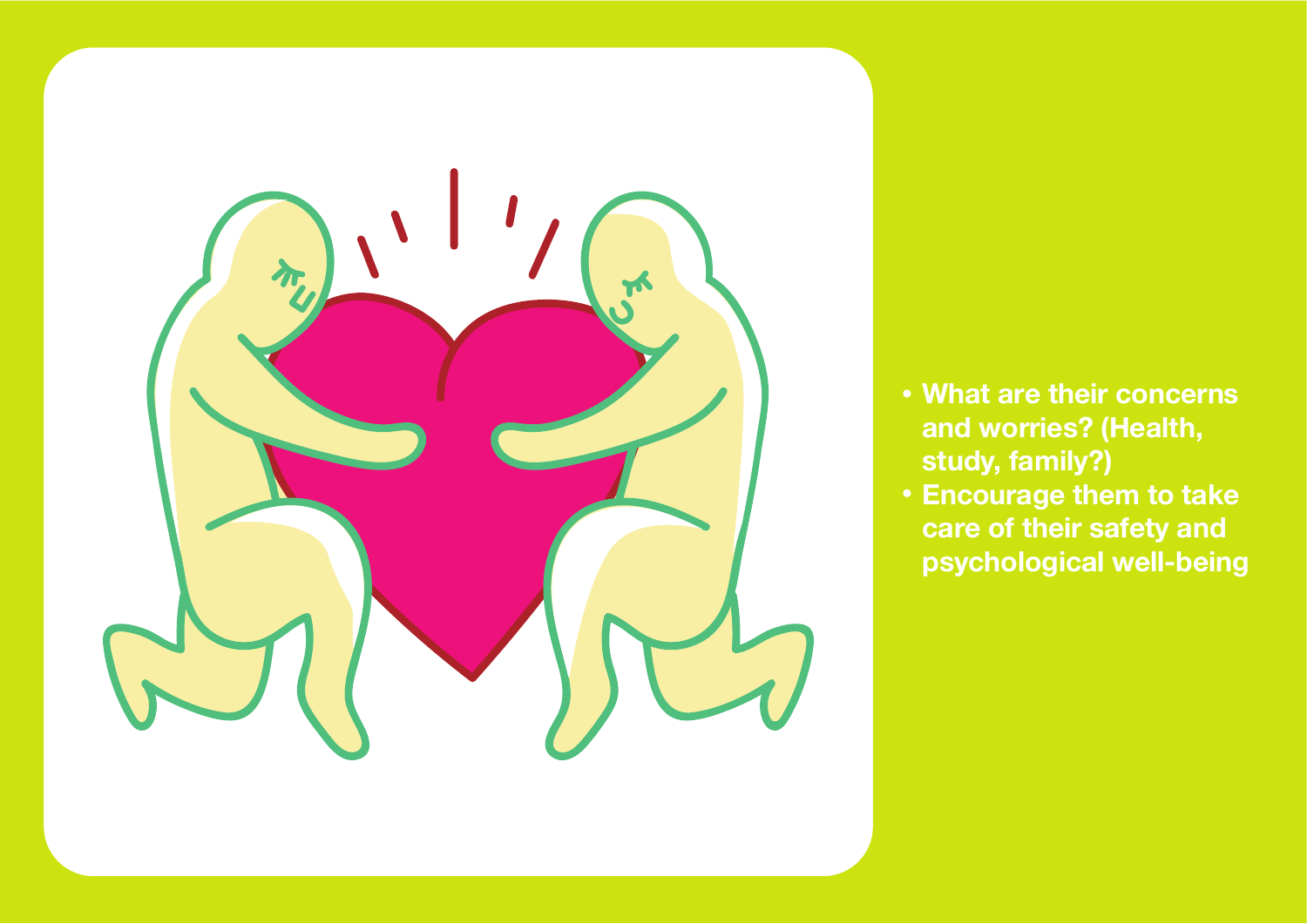

**Brainstorm with them possible options and do not give false promises**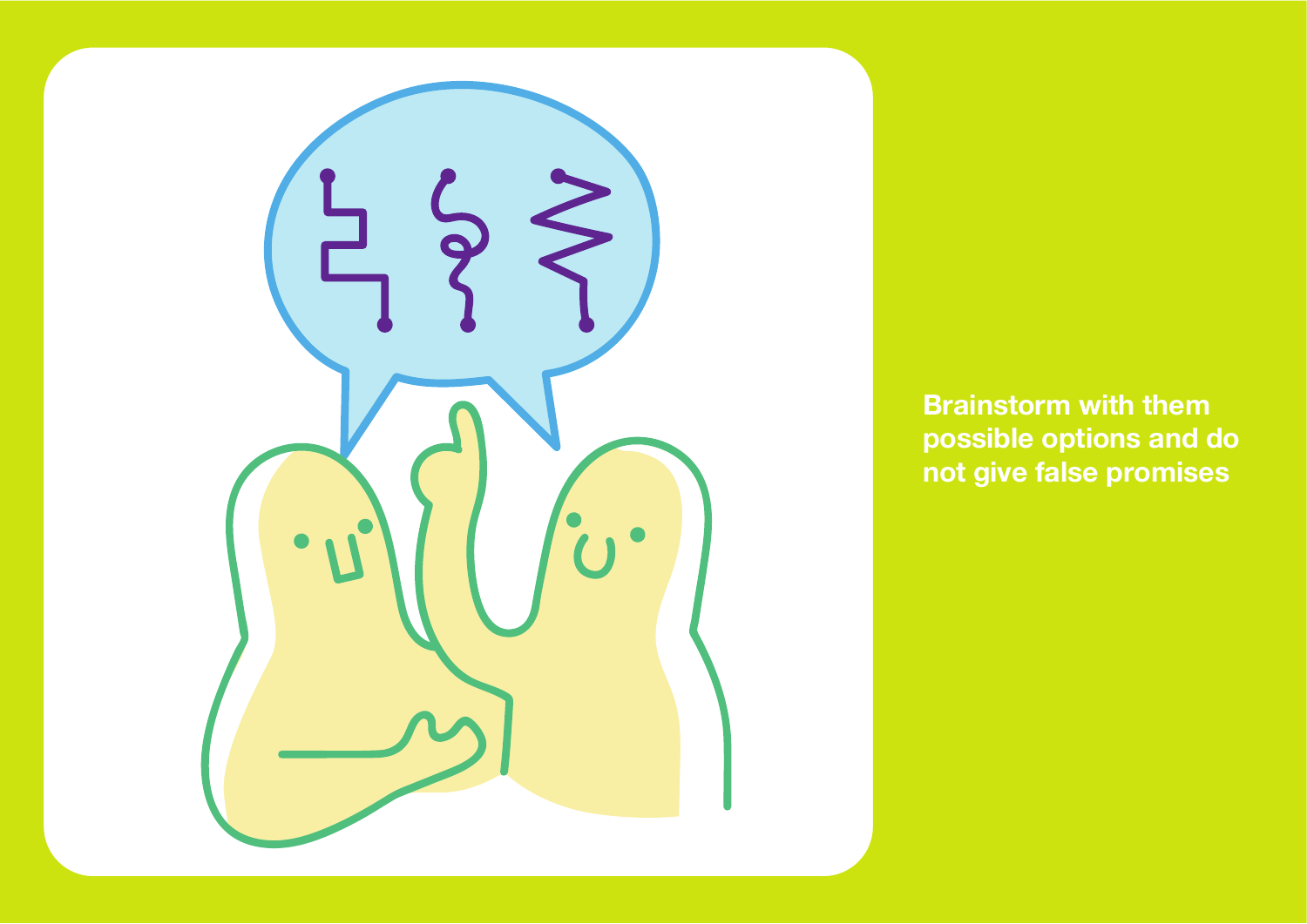

**Identify sources of support and help them connect with support services if needed**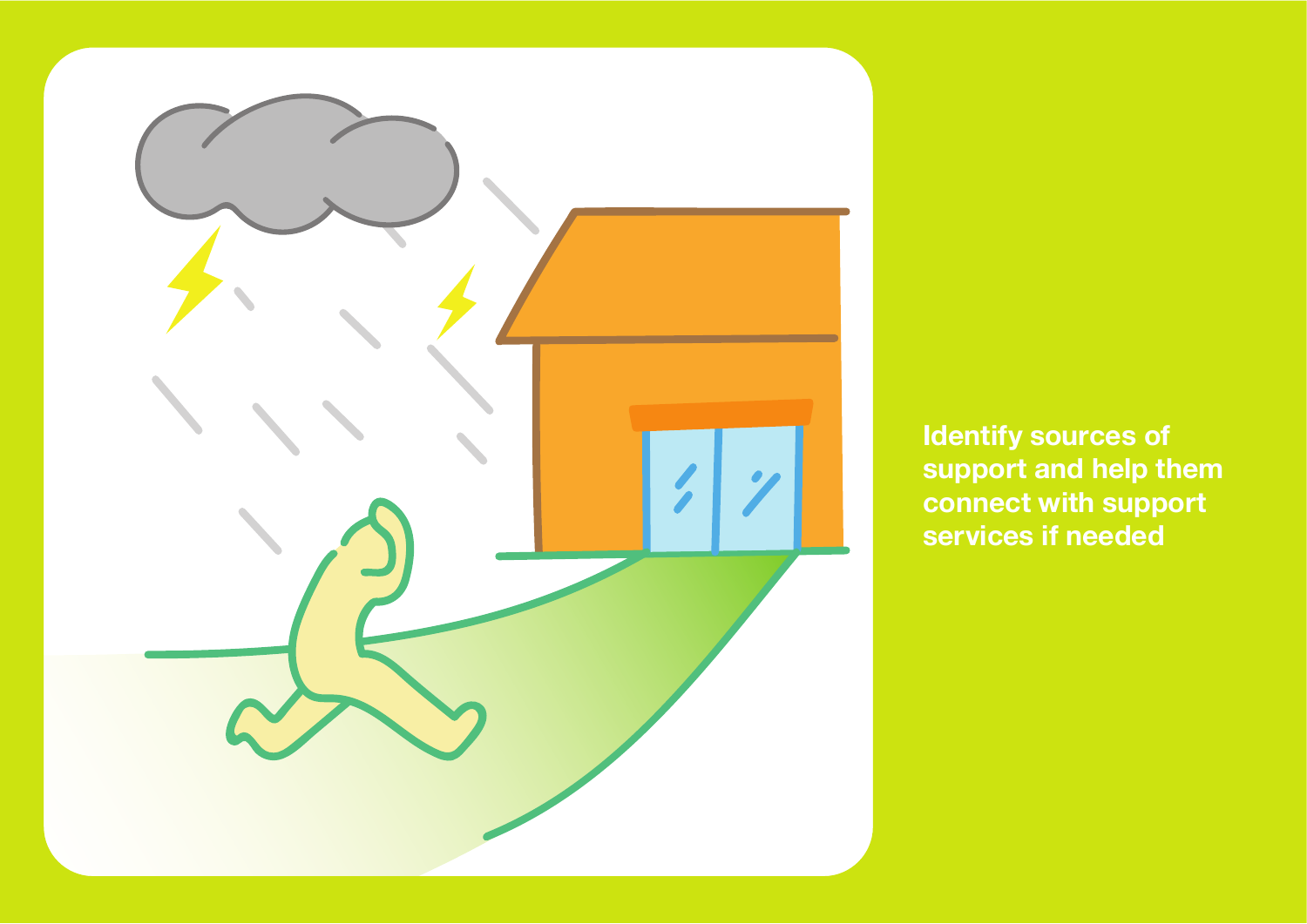

## **Take good care of yourself**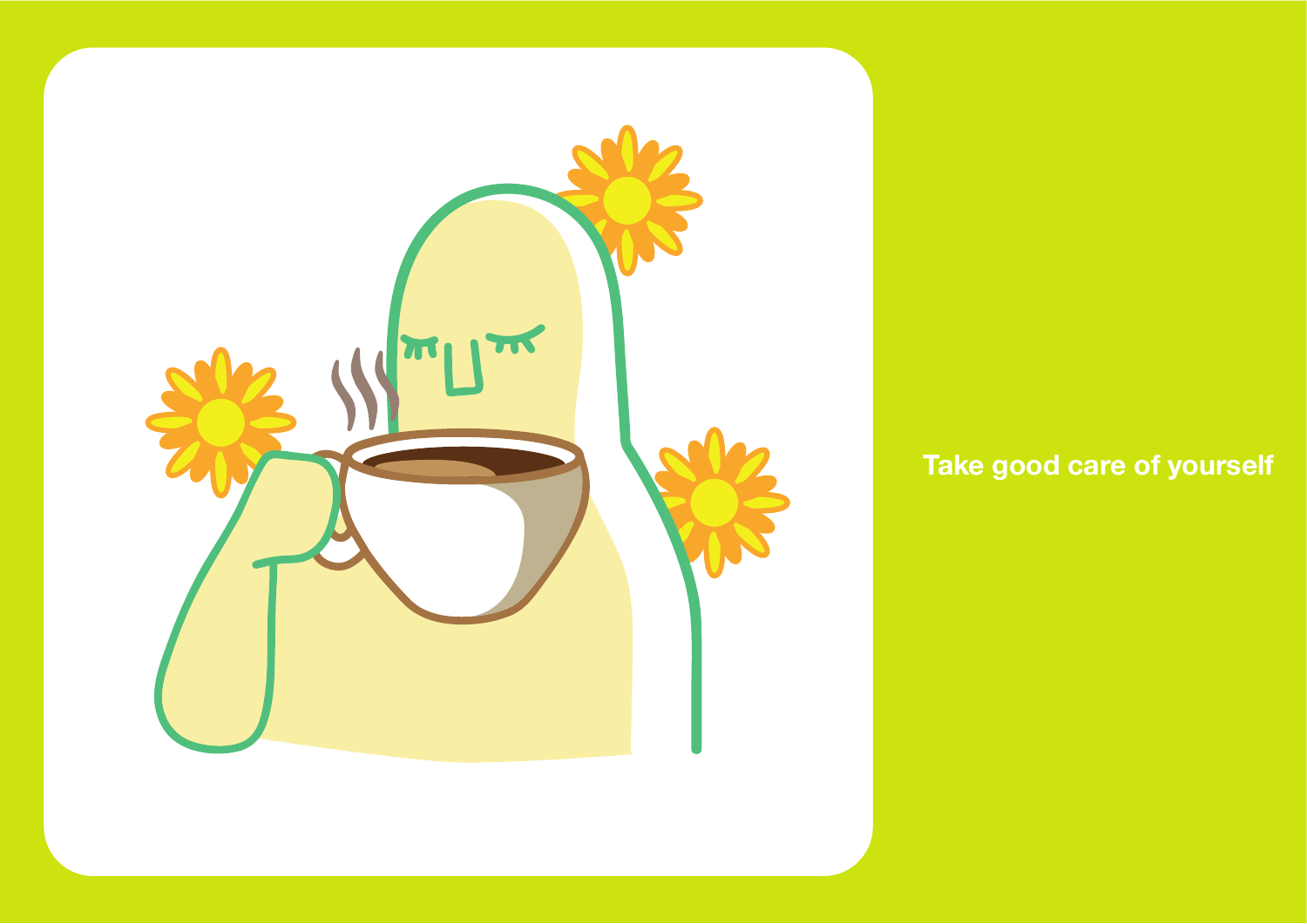

**If you are stressed when supporting others, you can try the followings:** 

- **Take a break**
- **Know what you can and cannot do**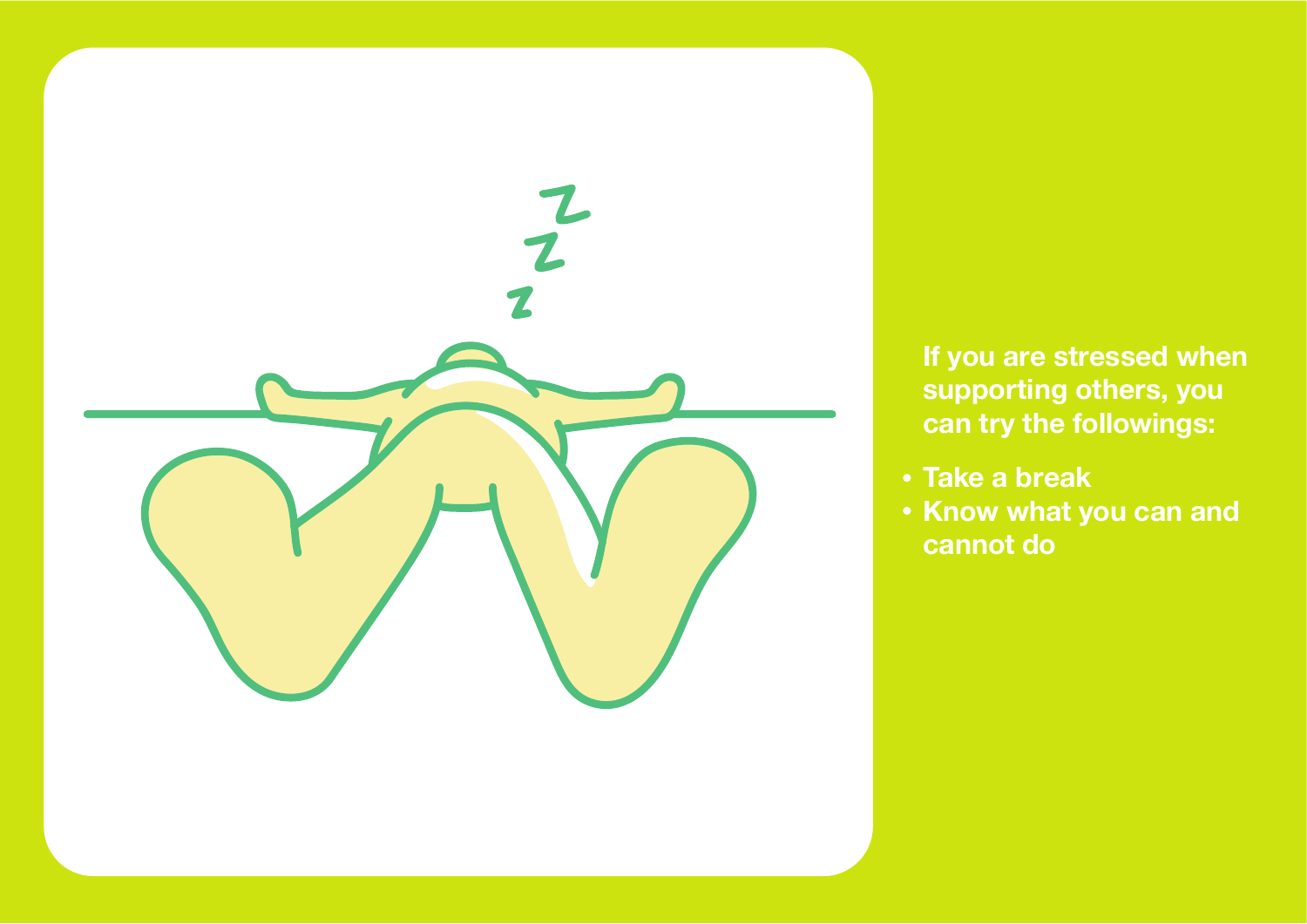

**If you need professional advice, call CEDARS-CoPE. Confidentiality is ensured.**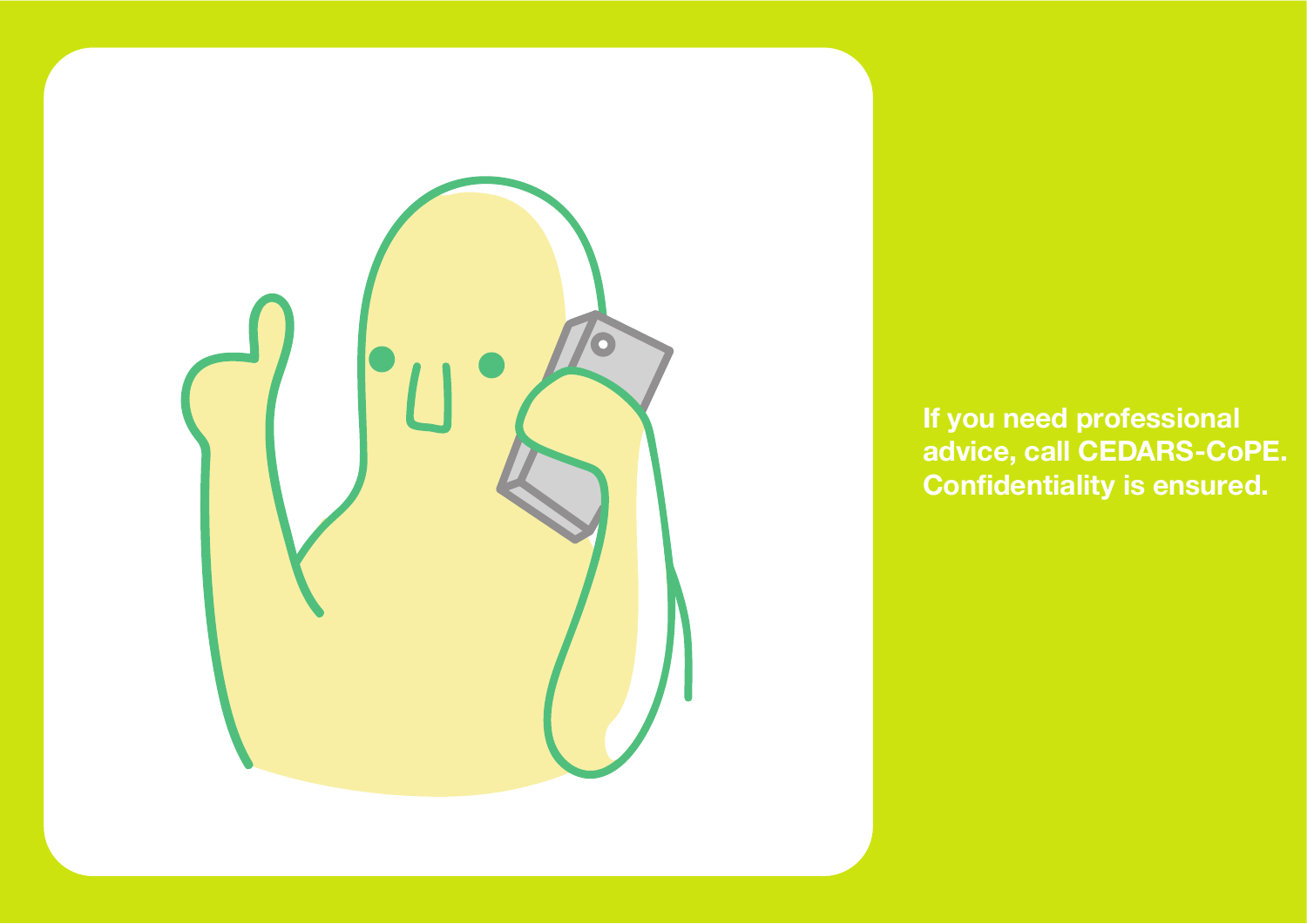

**Be kind to yourself and others**